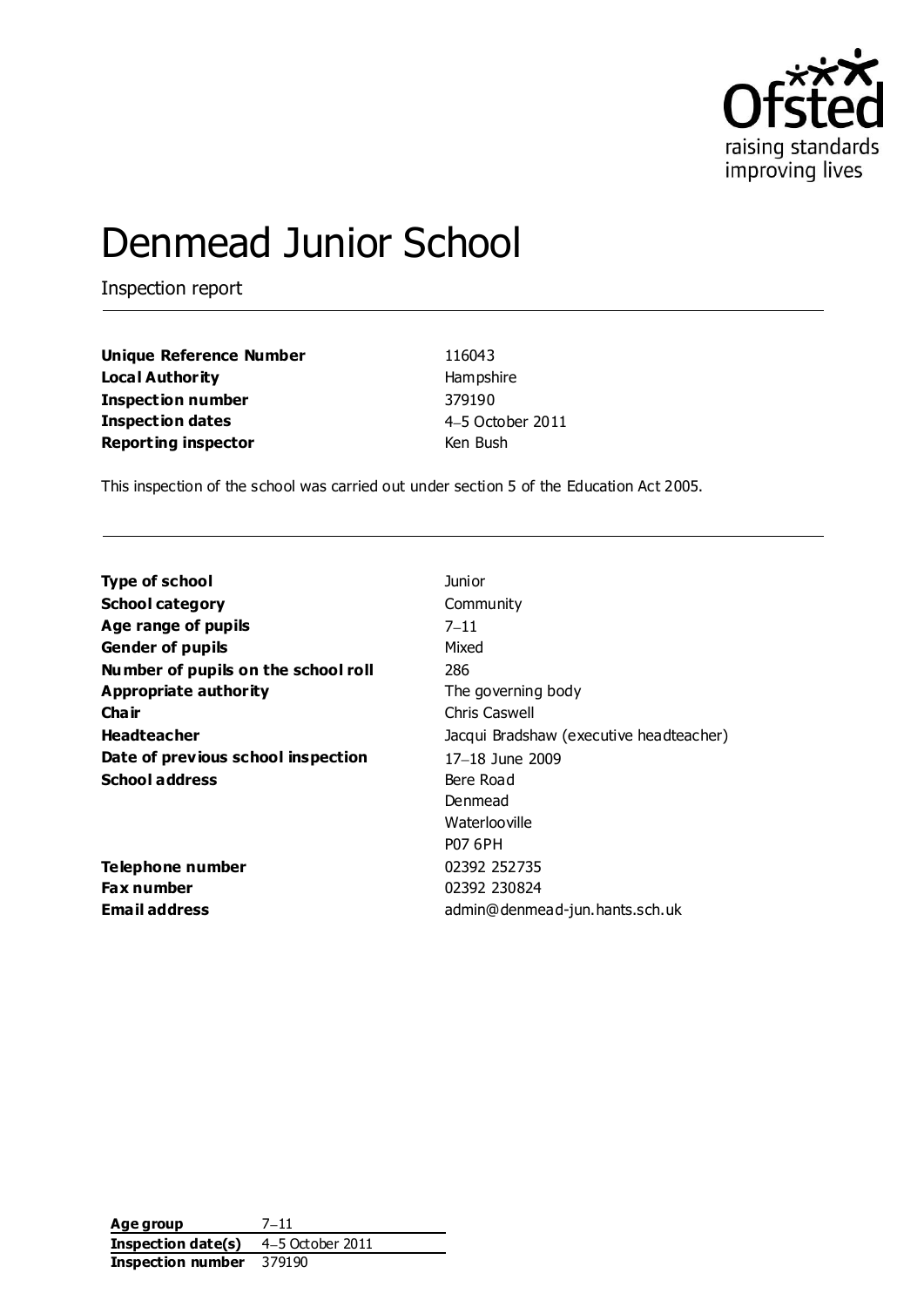The Office for Standards in Education, Children's Services and Skills (Ofsted) regulates and inspects to achieve excellence in the care of children and young people, and in education and skills for learners of all ages. It regulates and inspects childcare and children's social care, and inspects the Children and Family Court Advisory Support Service (Cafcass), schools, colleges, initial teacher training, work-based learning and skills training, adult and community learning, and education and training in prisons and other secure establishments. It assesses council children's services, and inspects services for looked after children, safeguarding and child protection.

Further copies of this report are obtainable from the school. Under the Education Act 2005, the school must provide a copy of this report free of charge to certain categories of people. A charge not exceeding the full cost of reproduction may be made for any other copies supplied.

If you would like a copy of this document in a different format, such as large print or Braille, please telephone 0300 123 4234, or email enquiries@ofsted.gov.uk.

You may copy all or parts of this document for non-commercial educational purposes, as long as you give details of the source and date of publication and do not alter the information in any way.

To receive regular email alerts about new publications, including survey reports and school inspection reports, please visit our website and go to 'Subscribe'.

Piccadilly Gate Store St **Manchester** M1 2WD

T: 0300 123 4234 Textphone: 0161 618 8524 E: enquiries@ofsted.gov.uk W: www.ofsted.gov.uk

**Ofsted** 

© Crown copyright 2011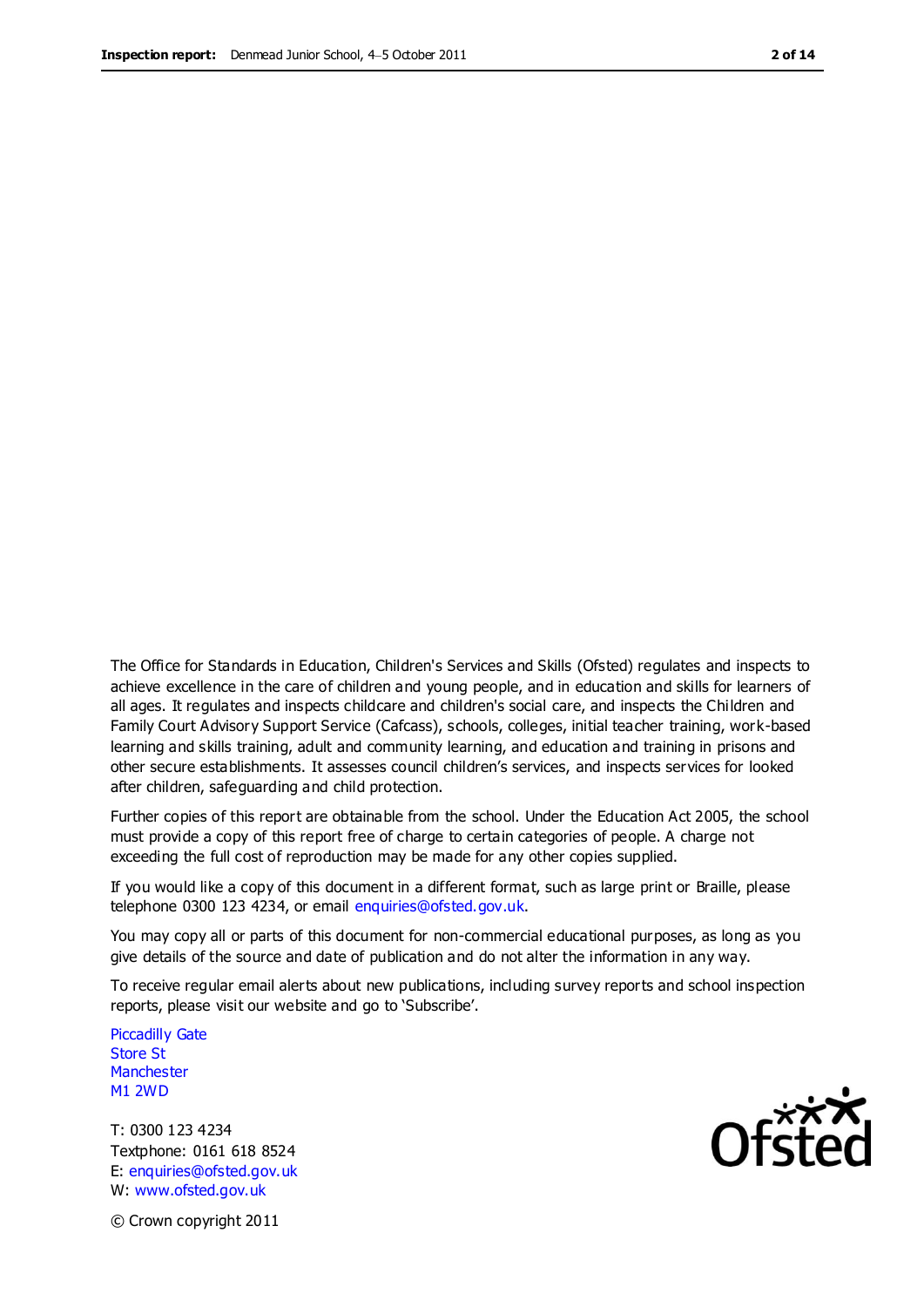# **Introduction**

This inspection was carried out by three additional inspectors. They observed 13 lessons taught by 12 teachers and, in addition, visited a number of shorter learning sessions. Meetings were held with senior leaders, including the executive headteacher, head of school, subject leaders and members of the governing body, including the Chair. Inspectors observed the school's work, and looked at planning and self-evaluation documentation, assessment information, examples of pupils' work and a range of policy documents. The team analysed 81 questionnaires received from parents and carers, together with 96 from pupils and 12 from school staff.

The inspection team reviewed many aspects of the school's work. It looked in detail at a number of key areas.

- Whether the learning and progress of all groups of pupils are consistent across the school in all subjects and likely to sustain rising levels of attainment.
- Whether the school's self-evaluation and analysis of its effectiveness are accurate.
- The quality and consistency of teaching and learning and the use of assessment and whether they are sufficiently strong to sustain improvements in achievement for all groups.
- The impact of school leaders at all levels, including the governing body, in securing at least adequate improvement since the previous inspection.

# **Information about the school**

Denmead is similar in size to most junior schools, consisting of a total of 11 classes. Most pupils are of White British heritage with a very small proportion of pupils from a range of other minority ethnic groups. Only a very small number of pupils speak English as an additional language. The proportion of pupils with special educational needs and/or disabilities is below the national average. The proportion of pupils known to be eligible for free school meals is well below the national average, but rising gradually. The school has received a number of national awards in recent years, including Enhanced Healthy Schools status. There is a privately run afterschool club on the infant school site, which is not managed by the governing body and, therefore, was not within the remit of this inspection.

The executive headteacher took up post in September 2011 when the school was federated with the nearby infant school, where she is headteacher. A new head of school, who has day-to-day responsibility for the junior school, joined at the same time. The previous headteacher left the school at the end of the summer term. Since the start of this term, there is a single governing body in place for the federation.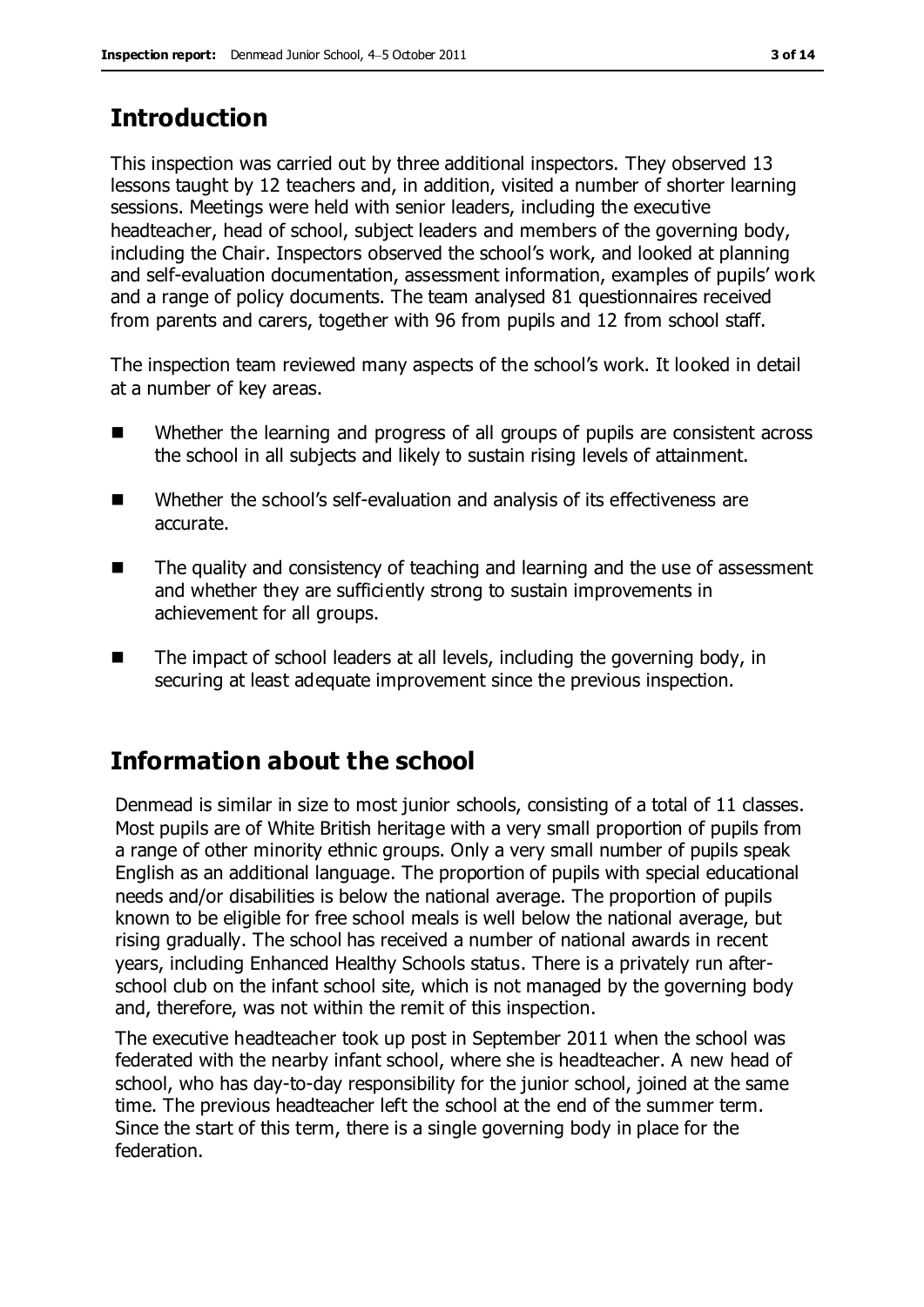# **Inspection judgements**

| Overall effectiveness: how good is the school?  |  |
|-------------------------------------------------|--|
| The school's capacity for sustained improvement |  |

## **Main findings**

In accordance with section 13 (3) of the Education Act 2005, Her Majesty's Chief Inspector is of the opinion that this school requires significant improvement, because it is performing significantly less well than in all the circumstances it could reasonably be expected to perform. The school is therefore given a notice to improve. Significant improvement is required in relation to leadership and management.

Although the school continues to provide a satisfactory standard of education, it has failed to maintain an adequate rate of improvement since the previous inspection and has declined in a number of key areas. Teaching, the curriculum and behaviour, for example, all previously judged as good, are now satisfactory. Most significantly, key aspects of leadership and management, notably the school's systems for tracking pupils' progress, are not fit for purpose. Consequently, class teachers do not all make regular or consistently effective use of assessment information in their planning of lessons, to ensure work is carefully matched to pupils' needs. Moreover, leaders at all levels and the governing body lack the necessary high quality and accurate information about pupils' progress with which to discharge their monitoring and evaluation functions with sufficient rigour. Allied to this, the quality of self-evaluation has in recent years been poorly focused and inaccurate, so staff, leaders and the governing body have had too generous a view of the school's performance. Very recent improvements directed by the new senior leaders have had only a minimal impact, and planning still does not consistently address the chief areas of weakness with enough rigour or urgency. The governing body has taken sound early steps to secure long-term improvement through its decision to create a federation. However, the effectiveness of the governing body is judged to be inadequate. This is because it has not challenged the school enough, and insufficient improvement has been made in remedying the weaknesses identified at the time of the last inspection. The school's capacity for sustained improvement is therefore inadequate.

Outcomes for pupils are at least satisfactory in all aspects, and in some are good; attendance is high, showing pupils' generally positive disposition towards learning. Achievement remains satisfactory as at the previous inspection, and there has been no significant improvement in the performance of different groups, including for the more able. Attainment is broadly average overall, but there is considerable variation from year to year and in different subjects. In the 2011 national tests, standards in English were notably higher than in mathematics and more-able pupils attained much less well in both subjects than was the case in the previous year. Progress is satisfactory but also fluctuates significantly over time and in different year groups.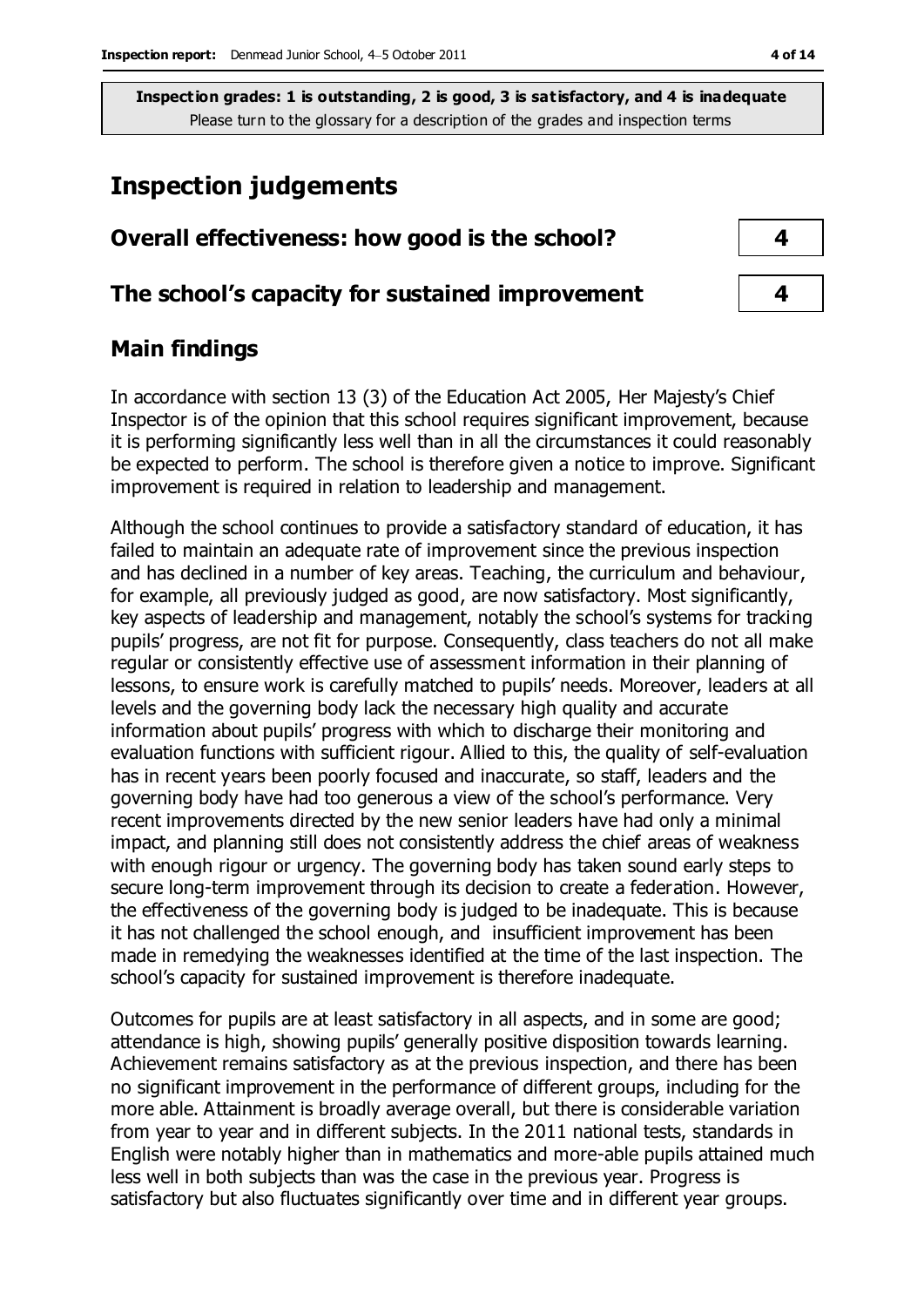Weaknesses in the accuracy of teacher assessment, and its inconsistent use in matching tasks closely to pupils' needs and abilities, contribute to unevenness in rates of progress.

There has been a decline in the effectiveness of teaching and learning, and of assessment since the previous inspection. This is partly due to the inconsistencies in the capacity of middle leaders as well as a lack of effective coordination of monitoring and evaluation strategies by senior leaders. Teaching, as with all aspects of provision, is typically satisfactory which in most lessons promotes satisfactory progress. However, examples of good teaching were rarely seen during the inspection and none was seen which was exceptional; this limits the opportunities for pupils to progress at a faster than satisfactory rate. This is especially the case for the more-able who are not encouraged enough to develop higher-level thinking skills or exercise independence in their learning, as lessons are often too teacher-directed. Where teaching fails to fully engage pupils, as it does in a minority of lessons, lowlevel disruptive behaviour or pupils going 'off-task' prevents them from achieving as well as they might. Marking is satisfactory in most cases, but does not consistently ensure that pupils are clear about how well they are doing or how to improve their work. This was also identified as an area for improvement at the previous inspection.

# **What does the school need to do to improve further?**

- $\blacksquare$  Improve the effectiveness of leadership and management at all levels by:
	- quickly putting in robust systems to ensure that accurate information about pupils' progress can be generated, shared and readily understood by all users
	- ensuring that target-setting is realistic, challenging, widely used and drives improvement across the school
	- improving the quality and accuracy of self-evaluation and improvement planning
	- ensuring that all leaders are aware of what is expected of them in their roles and that lines of accountability are clear
	- ensuring that monitoring and evaluation is undertaken more rigorously by all leaders and the governing body.
- Raise levels of achievement of all pupils, especially in mathematics and for the more able, by:
	- ensuring that accurate assessment information is used effectively to match teaching to pupils' needs, abilities and interests
	- providing a greater level of challenge in lessons and more opportunities to develop higher-level thinking skills and independence
	- securing greater pupil engagement to reduce instances of behaviour that does not support good learning
	- ensuring that marking consistently informs pupils of how well they are  $\equiv$ doing and what they need to do to improve.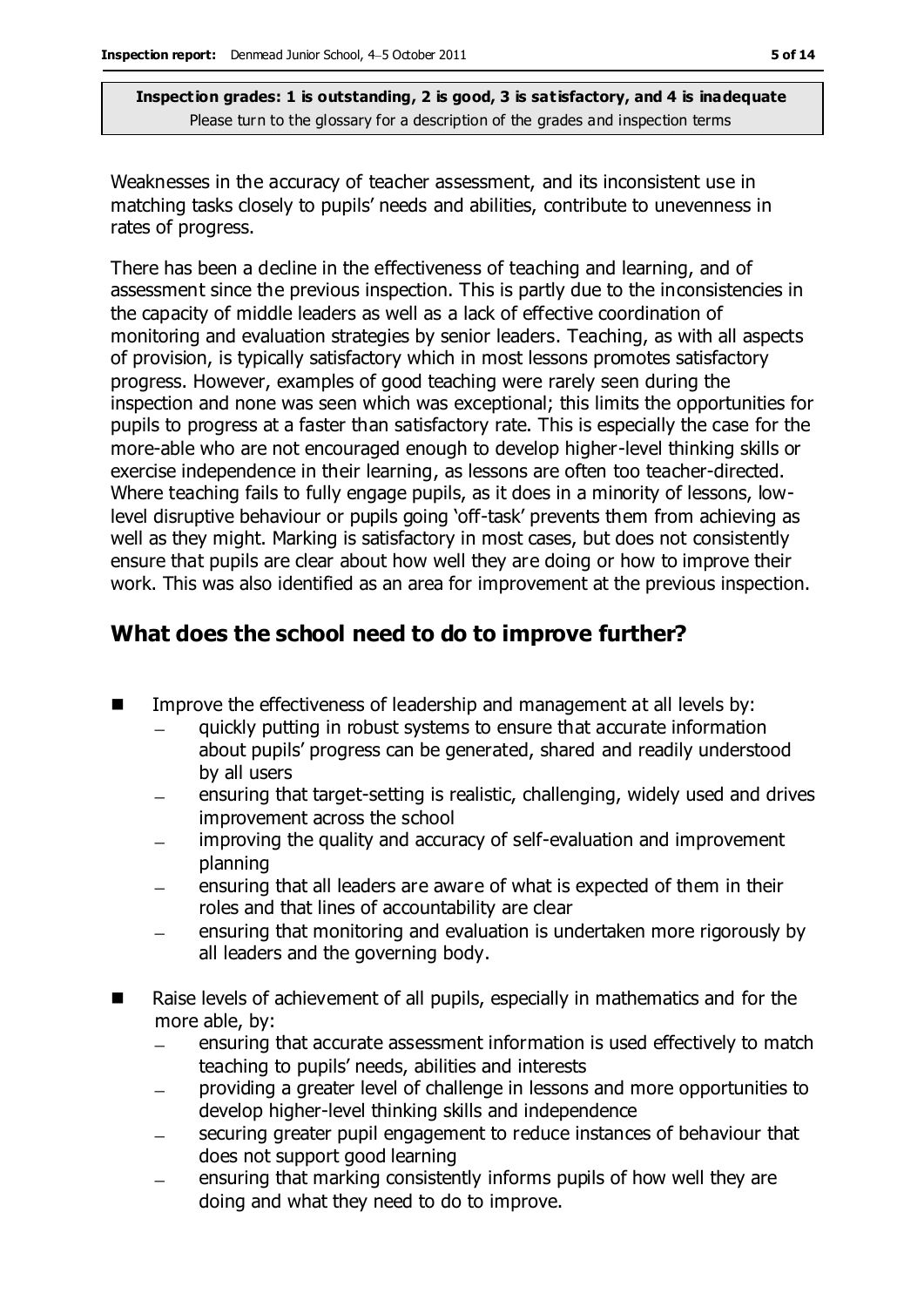### **Outcomes for individuals and groups of pupils 3**

Despite experiencing very little teaching which is inspiring, most pupils report that they enjoy their learning, especially when given opportunities to be active participants. In a Year 6 literacy lesson, for example, pupils enthusiastically devised an information booklet about Denmead Juniors for pupils in their partner school in Mexico. Their acquisition of knowledge and development of understanding in the classroom is satisfactory. It is more variable in mathematics where progress typically is slower than in English. Basic skills in literacy, numeracy, and information and communication technology (ICT) are sound, but there are too few opportunities for pupils to develop their wider key skills in all aspects of the curriculum. Consequently, despite high levels of attendance, pupils are only adequately prepared for the next stage of their education, a view endorsed by a higher than average proportion of parents and carers. From broadly average starting points, the progress made by all groups of pupils, including by those with special educational needs and/or disabilities and those few from minority ethnic groups, is closely in line with that of their peers. Boys and girls also achieve at a comparable rate over time. Progress, however, is not improving for any groups.

A very large majority of pupils affirm that they feel safe and show good appreciation of how to keep themselves safe both in and out of school. Behaviour around the school site is generally sensible and pupils are characteristically polite and considerate to visitors, staff and to each other. However, behaviour in a minority of lessons when pupils are not fully engaged is more variable and does not always support good learning, a view expressed by almost one in three pupils in their responses to the questionnaire. Pupils have a good knowledge and understanding of what it means to lead a healthy lifestyle. Most eat healthy lunches and the majority participate in the extra-curricular sporting activities offered. The school council gives pupils a strong voice. There are an increasing number of initiatives that enable school council members to exercise leadership and show responsibility, including beyond the school gates, through links with the church and other community groups. Pupils' good spiritual, moral, social and development are clearly evident in lessons, assemblies and interactions with members of the community, including governors. Their cultural development is well nurtured through a successful link with a school in Mexico and opportunities to visit places of worship, such as a mosque in Southampton.

These are the grades for pupils' outcomes

| Pupils' achievement and the extent to which they enjoy their learning |  |  |
|-----------------------------------------------------------------------|--|--|
| Taking into account:                                                  |  |  |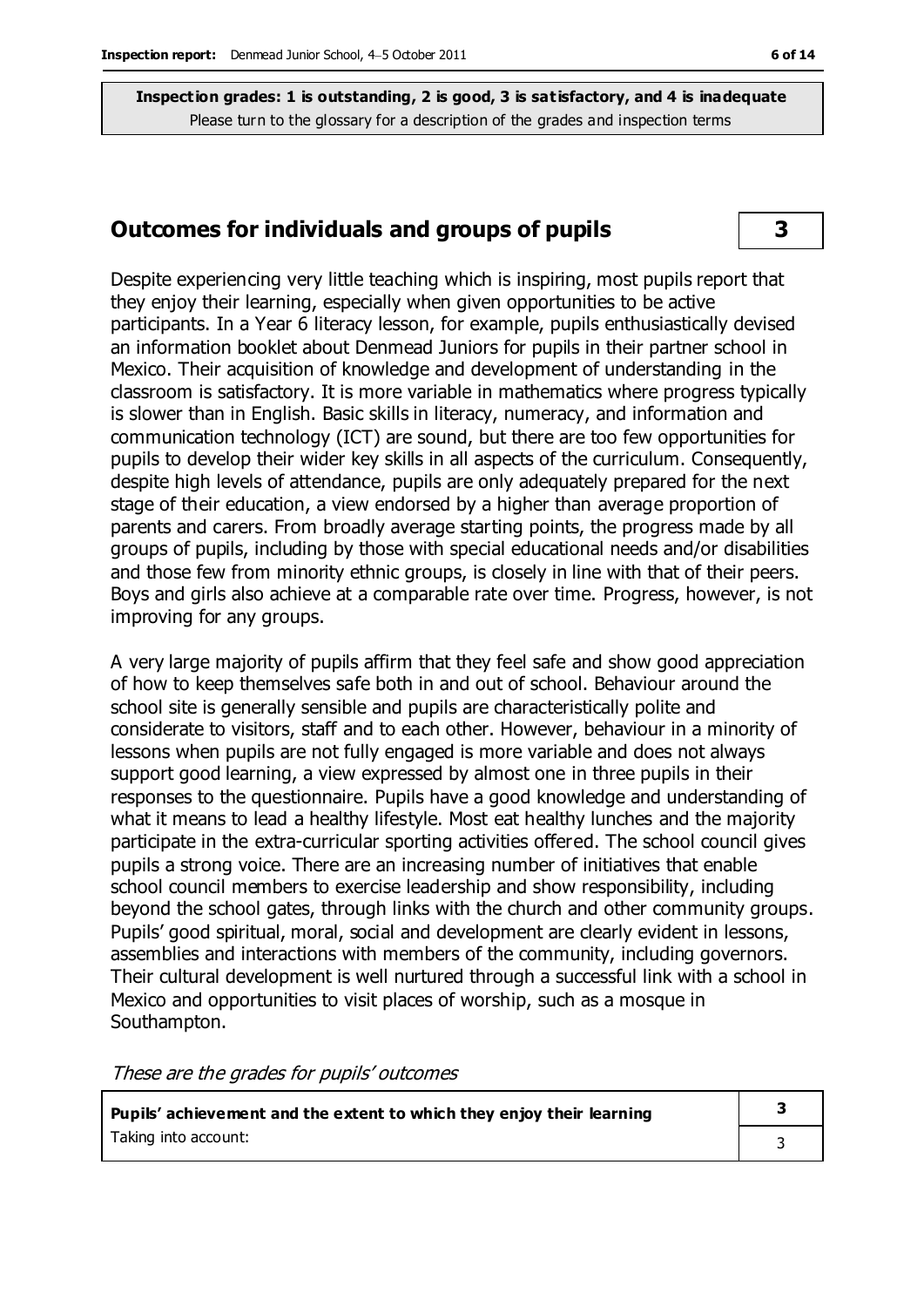| Pupils' attainment <sup>1</sup>                                                                                           | 3                       |
|---------------------------------------------------------------------------------------------------------------------------|-------------------------|
| The quality of pupils' learning and their progress                                                                        |                         |
| The quality of learning for pupils with special educational needs and/or disabilities<br>and their progress               | 3                       |
| The extent to which pupils feel safe                                                                                      | $\overline{\mathbf{2}}$ |
| Pupils' behaviour                                                                                                         | 3                       |
| The extent to which pupils adopt healthy lifestyles                                                                       | $\overline{\mathbf{2}}$ |
| The extent to which pupils contribute to the school and wider community                                                   | $\overline{2}$          |
| The extent to which pupils develop workplace and other skills that will<br>contribute to their future economic well-being | 3                       |
| Taking into account:                                                                                                      |                         |
| Pupils' attendance <sup>1</sup>                                                                                           |                         |
| The extent of pupils' spiritual, moral, social and cultural development                                                   | 2                       |

## **How effective is the provision?**

 $\overline{a}$ 

Teachers have mostly secure subject knowledge and, in the best lessons seen during the inspection they set varied and interesting tasks with clear learning objectives that promoted good progress. In the large majority of lessons where teaching was more typically satisfactory, the teacher explained work effectively but tended to speak for too long or restricted pupils' opportunities to be independent or work collaboratively with others on challenging tasks. In a Year 5 ICT lesson, for example, pupils were given very clear and well-explained instructions in how to use graphical modelling, but then not encouraged enough to use these practical skills creatively or in conjunction with high-level thinking skills. Marking, although inconsistent across the school, remains satisfactory. The school is taking secure early steps to develop pupils' capacity for self- and peer-assessment, through some effective use of resources such as individual whiteboards.

The curriculum is broad and balanced and is adequately matched to pupils' needs and aspirations, including for literacy and numeracy. Topics are securely integrated across subjects, but some opportunities to provide inspirational teaching are missed because there is sometimes too much focus on covering content rather than addressing the underpinning skills explicitly. Trips and visits make a useful contribution to pupils' studies, and during the inspection, Year 4 pupils went to see the 'Mary Rose' in Portsmouth, following up their visit the next day in class. Strong links with the local sports partnership enable the wide range of extra-curricular provision to be a relative strength of the curriculum.

The quality of care, guidance and support is satisfactory, as at the previous inspection. Pupils whose circumstances render them vulnerable are given useful support, including by the school's specialist staff, and as a consequence, they make

<sup>&</sup>lt;sup>1</sup> The grades for attainment and attendance are: 1 is high; 2 is above average; 3 is broadly average; and 4 is low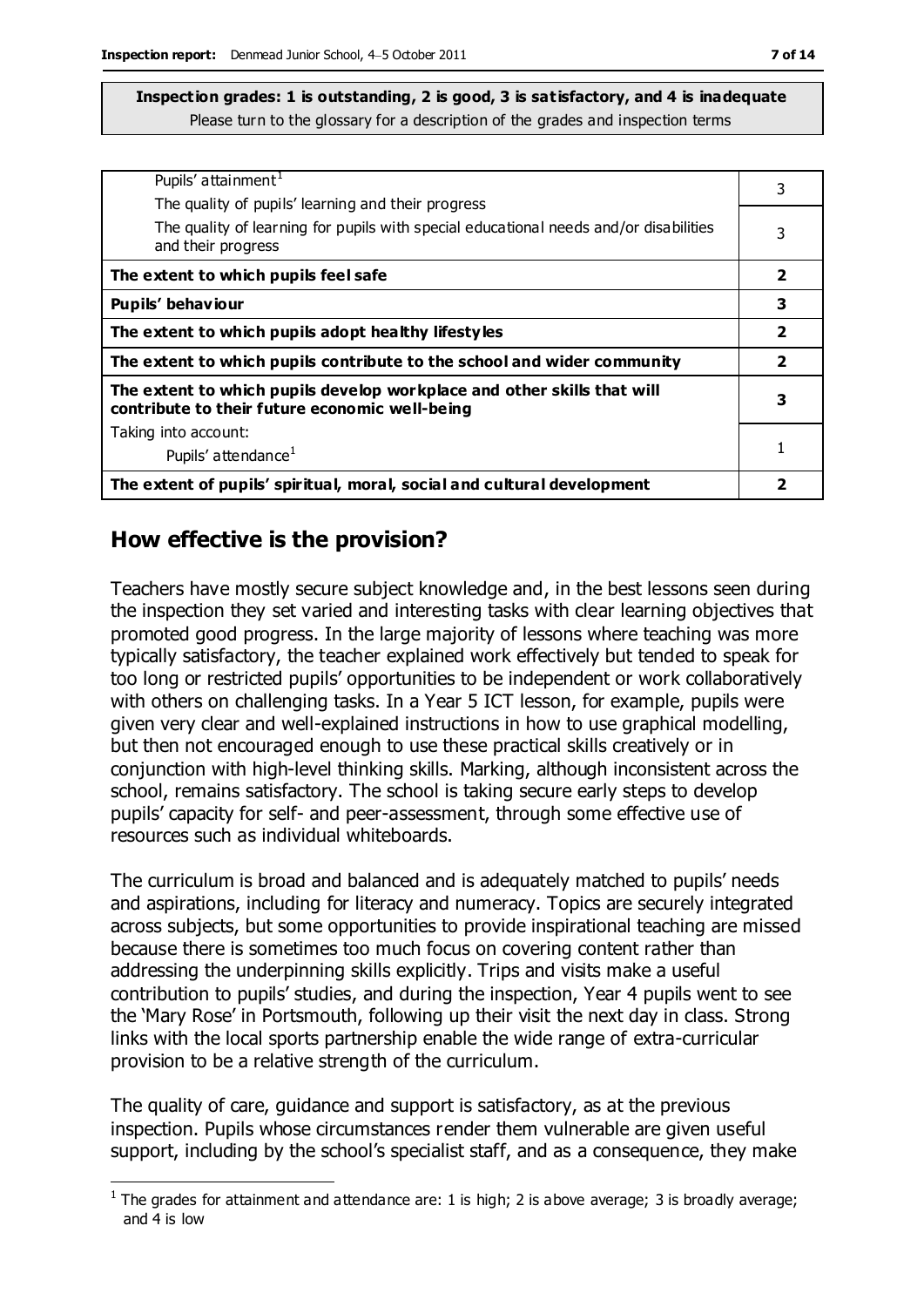progress at a similar rate to that of their peers and achieve satisfactory or better outcomes. Transition from the infants' school is improving rapidly, reflecting the closer formal links afforded by the federation, but some parents and carers do not feel that their children are as well prepared for the transition to secondary education as they could be.

These are the grades for the quality of provision

| The quality of teaching                                                                                    |  |
|------------------------------------------------------------------------------------------------------------|--|
| Taking into account:                                                                                       |  |
| The use of assessment to support learning                                                                  |  |
| The extent to which the curriculum meets pupils' needs, including, where<br>relevant, through partnerships |  |
| The effectiveness of care, guidance and support                                                            |  |

#### **How effective are leadership and management?**

Responses to the questionnaire indicate that staff feel that the new senior leaders have begun to give the school a clearer sense of direction. They also feel they are starting to become more involved in helping to shape ithe school's future. However, school leaders and the governing body have not tackled areas of underperformance with sufficient clarity and detail in order to move the school forward rapidly. Target setting is weak and has not been instrumental in raising standards in the recent past nor is it routinely established as a strategy for improving pupils' outcomes in each classroom. The effectiveness of middle leaders is variable and is further hampered because lines of accountability between subject leaders and year leaders are not clear enough. The governing body has not had sufficient impact on the progress made by the school.

Procedures for ensuring that pupils are effectively safeguarded are good. The school has well developed quality assurance systems and undertakes risk assessments appropriately and proportionately. Training of staff and governors is of good quality and regularly updated and links with outside agencies are well established. Most, but not all, aspects of high quality best practice are adopted. The school's promotion of equal opportunities is inadequate. Though all groups of pupils are achieving at a similar level, outcomes are not improving for any groups and the school's inadequate tracking systems do not allow insight into the progress of different groups. Consequently, despite instances of discrimination being extremely rare, the school does not promote equality of opportunity adequately. The school's good contribution to community cohesion is apparent in the growing range of activities in which both pupils and community groups are involved, some of which are brokered through the very close links with the infant school. Plans are underway to secure further involvement of parents and carers in initiatives that their children currently benefit from, such as the trips to the mosque. The school is rightly planning to extend pupils' exposure to cultural and social diversity within the United Kingdom.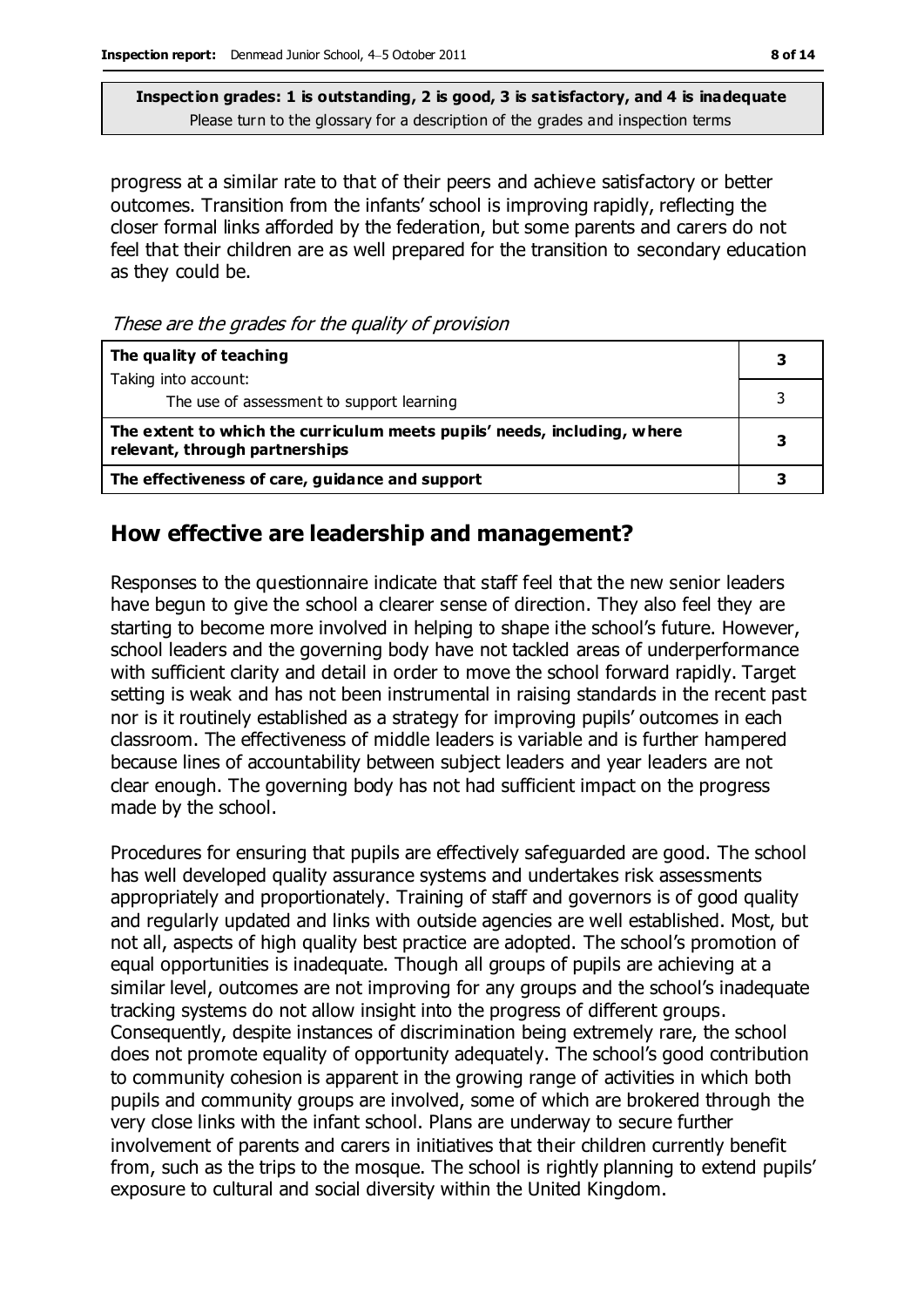These are the grades for leadership and management

| The effectiveness of leadership and management in embedding ambition and<br>driving improvement                                                                     | 4                       |
|---------------------------------------------------------------------------------------------------------------------------------------------------------------------|-------------------------|
| Taking into account:                                                                                                                                                |                         |
| The leadership and management of teaching and learning                                                                                                              | 4                       |
| The effectiveness of the governing body in challenging and supporting the<br>school so that weaknesses are tackled decisively and statutory responsibilities<br>met | 4                       |
| The effectiveness of the school's engagement with parents and carers                                                                                                | 3                       |
| The effectiveness of partnerships in promoting learning and well-being                                                                                              | 3                       |
| The effectiveness with which the school promotes equality of opportunity and<br>tackles discrimination                                                              | 4                       |
| The effectiveness of safeguarding procedures                                                                                                                        | $\overline{\mathbf{2}}$ |
| The effectiveness with which the school promotes community cohesion                                                                                                 | $\overline{\mathbf{2}}$ |
| The effectiveness with which the school deploys resources to achieve value for<br>money                                                                             | 3                       |

#### **Views of parents and carers**

The large majority of parents and carers who responded to the inspection questionnaire are supportive of the school's work, and several drew attention to the difference they perceive is being made by the new senior leaders. One parent/carer commented, 'Communication with staff is better and it is nice to see the new 'heads' in person around the school, especially their involvement/support on the Year 6 trip.'

However, a small minority indicated through their responses that they are not satisfied with all aspects of what the school provides. A few criticisms were expressed about a range of different topics, including progress, behaviour and communication. During this inspection, inspectors found that progress is satisfactory overall, but variable across year groups and from year-to-year. They found behaviour satisfactory, but more variable when teaching was not so interesting. Inspectors also concluded that, while appropriate and improving systems are in place to promote effective communication between home and school, parents and carers are not yet fully engaged as partners. Consequently, this aspect of the school's work is judged to be satisfactory, but improving as there is evidence of effective consultation having taken place in setting up the federation in the previous academic year.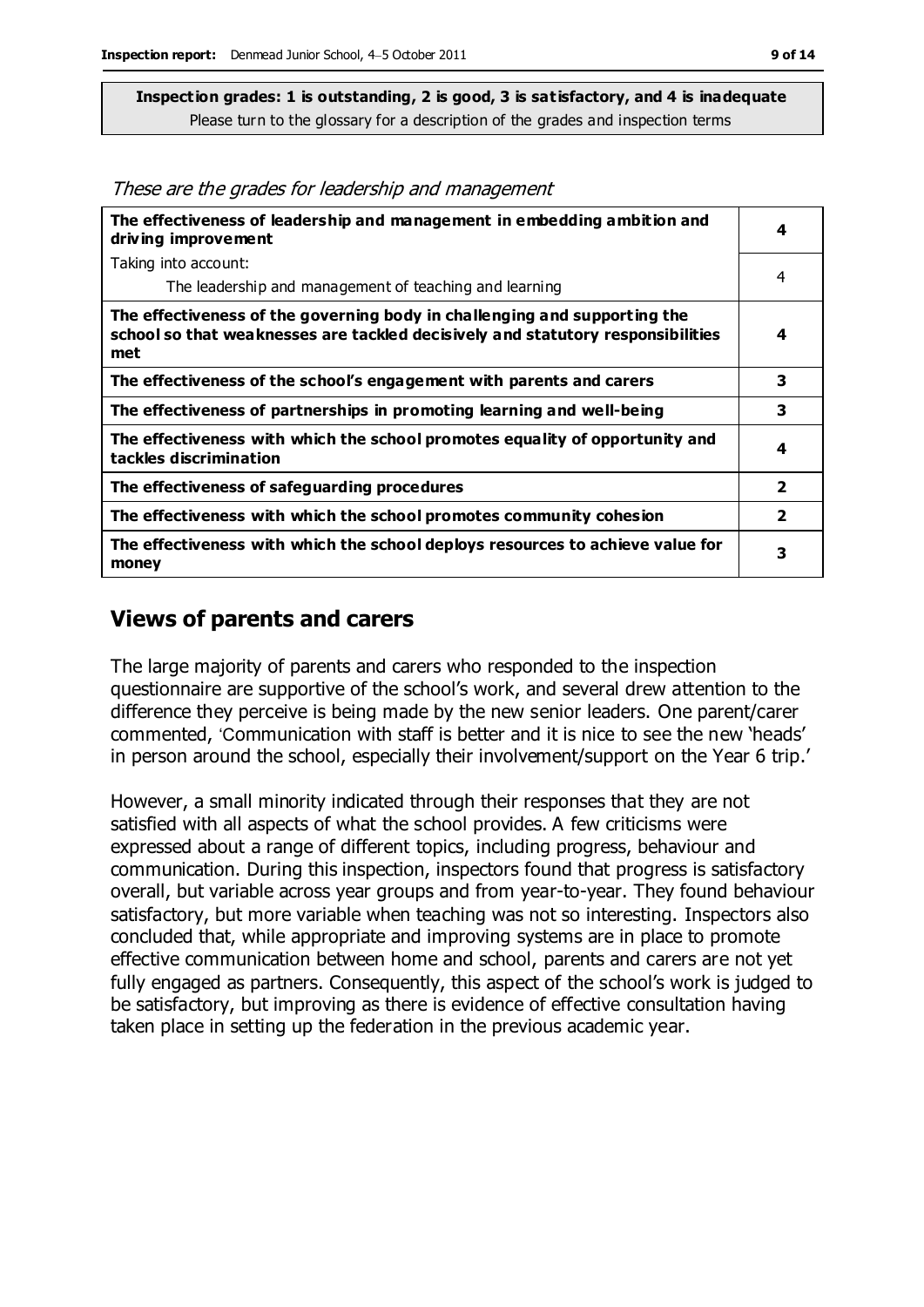#### **Responses from parents and carers to Ofsted's questionnaire**

Ofsted invited all the registered parents and carers of pupils registered at Denmead Junior School to complete a questionnaire about their views of the school.

In the questionnaire, parents and carers were asked to record how strongly they agreed with 13 statements about the school.

The inspection team inspector received 81 completed questionnaires by the end of the on-site inspection. In total, there are 286 pupils registered at the school.

| <b>Statements</b>                                                                                                                                                                                                                                       |              | <b>Strongly</b>                        | <b>Agree</b> |               | <b>Disagree</b>               |                | <b>Strongly</b><br>disagree |                |
|---------------------------------------------------------------------------------------------------------------------------------------------------------------------------------------------------------------------------------------------------------|--------------|----------------------------------------|--------------|---------------|-------------------------------|----------------|-----------------------------|----------------|
|                                                                                                                                                                                                                                                         | <b>Total</b> | agree<br>$\frac{0}{0}$<br><b>Total</b> |              | $\frac{1}{2}$ | <b>Total</b><br>$\frac{0}{0}$ |                | <b>Total</b>                | $\frac{1}{2}$  |
| My child enjoys school                                                                                                                                                                                                                                  | 33           | 41                                     | 42           | 52            | 4                             | 5              | 0                           | $\Omega$       |
| The school keeps my child<br>safe                                                                                                                                                                                                                       | 43           | 53                                     | 35           | 43            | $\mathbf 0$                   | $\mathbf 0$    | $\overline{2}$              | $\overline{2}$ |
| The school informs me about<br>my child's progress                                                                                                                                                                                                      | 14           | 17                                     | 48           | 59            | 13                            | 16             | $\mathbf 0$                 | $\mathbf 0$    |
| My child is making enough<br>progress at this school                                                                                                                                                                                                    | 22           | 27                                     | 43           | 53            | $\overline{7}$                | 9              | $\overline{4}$              | 5              |
| The teaching is good at this<br>school                                                                                                                                                                                                                  | 26           | 32                                     | 42           | 52            | 10                            | 12             | $\mathbf 0$                 | $\mathbf 0$    |
| The school helps me to<br>support my child's learning                                                                                                                                                                                                   | 16           | 20                                     | 48           | 59            | 10                            | 12             | 3                           | 4              |
| The school helps my child to<br>have a healthy lifestyle                                                                                                                                                                                                | 22           | 27                                     | 51           | 63            | 6                             | $\overline{7}$ | $\mathbf 0$                 | $\mathbf 0$    |
| The school makes sure that<br>my child is well prepared for<br>the future (for example<br>changing year group,<br>changing school, and for<br>children who are finishing<br>school, entering further or<br>higher education, or entering<br>employment) | 22           | 27                                     | 37           | 46            | 9                             | 11             | 5                           | 6              |
| The school meets my child's<br>particular needs                                                                                                                                                                                                         | 11           | 14                                     | 52           | 64            | 10                            | 12             | $\overline{2}$              | $\overline{2}$ |
| The school deals effectively<br>with unacceptable behaviour                                                                                                                                                                                             | 17           | 21                                     | 44           | 54            | 8                             | 10             | 5                           | 6              |
| The school takes account of<br>my suggestions and<br>concerns                                                                                                                                                                                           | 11           | 14                                     | 49           | 60            | 12                            | 15             | $\mathbf 0$                 | $\mathbf 0$    |
| The school is led and<br>managed effectively                                                                                                                                                                                                            | 23           | 28                                     | 41           | 51            | $\overline{2}$                | $\overline{2}$ | $\overline{4}$              | 5              |
| Overall, I am happy with my<br>child's experience at this<br>school                                                                                                                                                                                     | 26           | 32                                     | 44           | 54            | 7                             | 9              | 3                           | 4              |

The table above summarises the responses that parents and carers made to each statement. The percentages indicate the proportion of parents and carers giving that response out of the total number of completed questionnaires. Where one or more parents and carers chose not to answer a particular question, the percentages will not add up to 100%.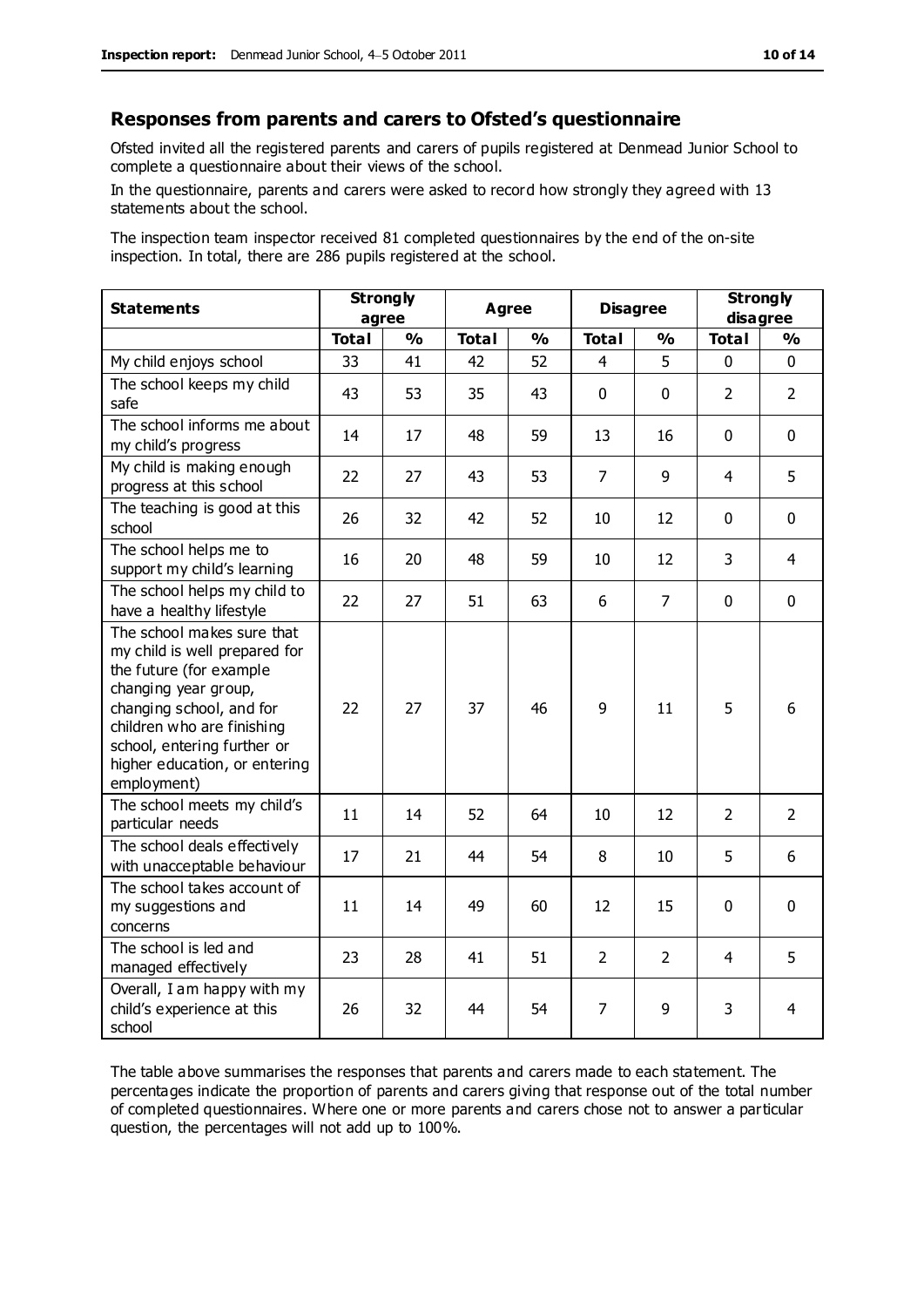# **Glossary**

## **What inspection judgements mean**

| Grade   | <b>Judgement</b> | <b>Description</b>                                            |
|---------|------------------|---------------------------------------------------------------|
| Grade 1 | Outstanding      | These features are highly effective. An outstanding           |
|         |                  | school provides exceptionally well for all its pupils' needs. |
| Grade 2 | Good             | These are very positive features of a school. A school        |
|         |                  | that is good is serving its pupils well.                      |
| Grade 3 | Satisfactory     | These features are of reasonable quality. A satisfactory      |
|         |                  | school is providing adequately for its pupils.                |
| Grade 4 | Inadequate       | These features are not of an acceptable standard. An          |
|         |                  | inadequate school needs to make significant                   |
|         |                  | improvement in order to meet the needs of its pupils.         |
|         |                  | Ofsted inspectors will make further visits until it           |
|         |                  | improves.                                                     |

## **Overall effectiveness of schools**

|                       | Overall effectiveness judgement (percentage of schools) |      |                     |                   |
|-----------------------|---------------------------------------------------------|------|---------------------|-------------------|
| <b>Type of school</b> | <b>Outstanding</b>                                      | Good | <b>Satisfactory</b> | <b>Inadequate</b> |
| Nursery schools       | 43                                                      | 47   |                     |                   |
| Primary schools       | h                                                       | 46   | 42                  |                   |
| Secondary             | 14                                                      | 36   | 41                  |                   |
| schools               |                                                         |      |                     |                   |
| Sixth forms           | 15                                                      | 42   | 41                  | 3                 |
| Special schools       | 30                                                      | 48   | 19                  |                   |
| Pupil referral        | 14                                                      | 50   | 31                  |                   |
| units                 |                                                         |      |                     |                   |
| All schools           | 10                                                      | 44   | 39                  |                   |

New school inspection arrangements were introduced on 1 September 2009. This means that inspectors now make some additional judgements that were not made previously.

The data in the table above are for the period 1 September 2010 to 08 April 2011 and are consistent with the latest published official statistics about maintained school inspection outcomes (see www.ofsted.gov.uk).

The sample of schools inspected during 2010/11 was not representative of all schools nationally, as weaker schools are inspected more frequently than good or outstanding schools.

Percentages are rounded and do not always add exactly to 100.

Sixth form figures reflect the judgements made for the overall effectiveness of the sixth form in secondary schools, special schools and pupil referral units.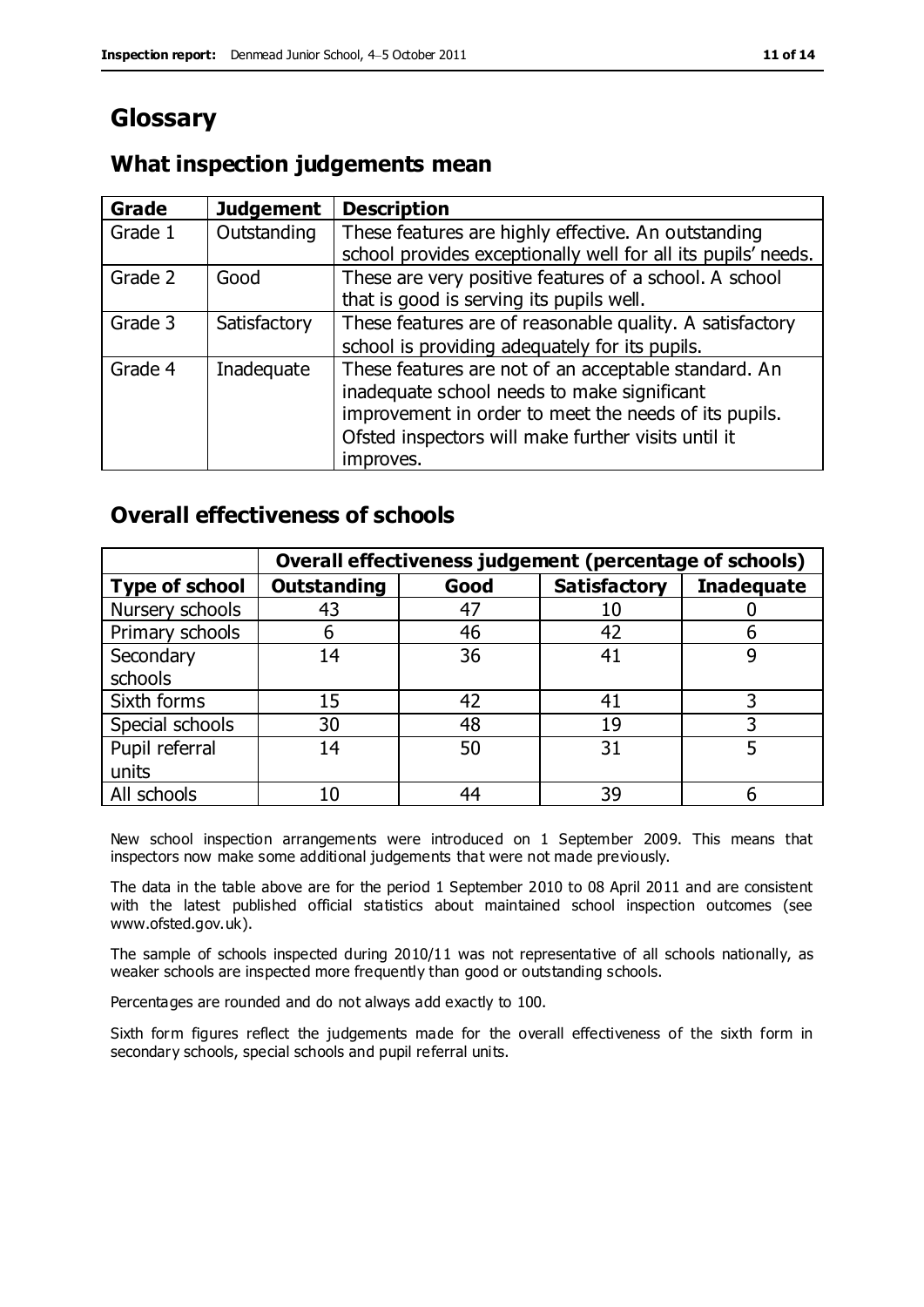# **Common terminology used by inspectors**

| Achievement:               | the progress and success of a pupil in their<br>learning, development or training.                                                                                                                                                                                                                                                |  |  |
|----------------------------|-----------------------------------------------------------------------------------------------------------------------------------------------------------------------------------------------------------------------------------------------------------------------------------------------------------------------------------|--|--|
| Attainment:                | the standard of the pupils' work shown by test and<br>examination results and in lessons.                                                                                                                                                                                                                                         |  |  |
| Capacity to improve:       | the proven ability of the school to continue<br>improving. Inspectors base this judgement on what<br>the school has accomplished so far and on the<br>quality of its systems to maintain improvement.                                                                                                                             |  |  |
| Leadership and management: | the contribution of all the staff with responsibilities,<br>not just the headteacher, to identifying priorities,<br>directing and motivating staff and running the<br>school.                                                                                                                                                     |  |  |
| Learning:                  | how well pupils acquire knowledge, develop their<br>understanding, learn and practise skills and are<br>developing their competence as learners.                                                                                                                                                                                  |  |  |
| Overall effectiveness:     | inspectors form a judgement on a school's overall<br>effectiveness based on the findings from their<br>inspection of the school. The following judgements,<br>in particular, influence what the overall<br>effectiveness judgement will be.                                                                                       |  |  |
|                            | The school's capacity for sustained<br>improvement.<br>Outcomes for individuals and groups of<br>H<br>pupils.<br>The quality of teaching.<br>ш<br>The extent to which the curriculum meets<br>٠<br>pupils' needs, including, where relevant,<br>through partnerships.<br>The effectiveness of care, guidance and<br>H<br>support. |  |  |
| Progress:                  | the rate at which pupils are learning in lessons and<br>over longer periods of time. It is often measured<br>by comparing the pupils' attainment at the end of a<br>key stage with their attainment when they started.                                                                                                            |  |  |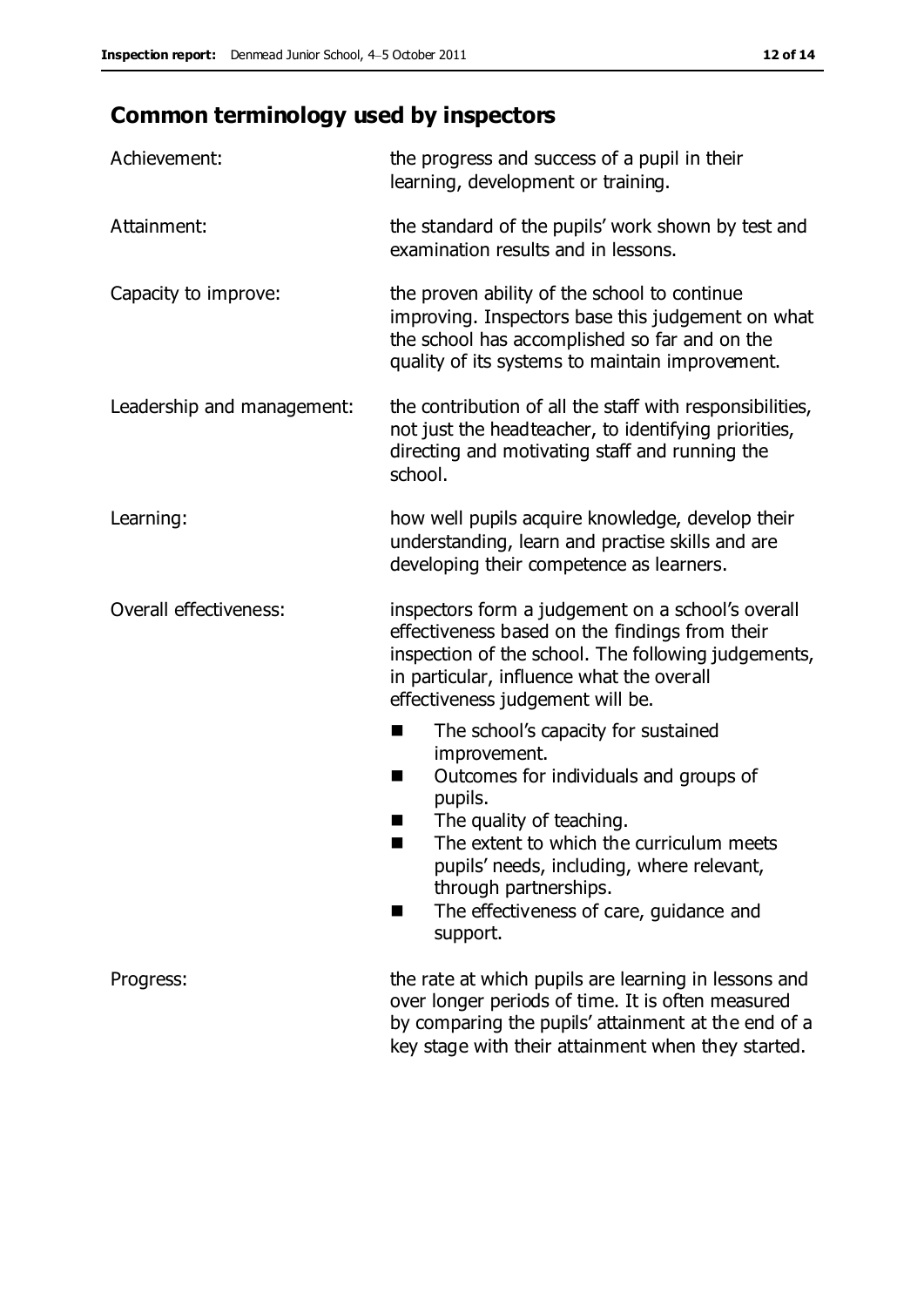#### **This letter is provided for the school, parents and carers to share with their children. It describes Ofsted's main findings from the inspection of their school.**

6 October 2011

Dear Pupils

#### **Inspection of Denmead Junior School, Waterlooville PO7 6PH**

Thank you for the very warm welcome you gave to the inspection team when we visited your school recently.

We have found that standards are average and you make satisfactory progress. You achieve better in English than in mathematics. In addition: your attendance is high; most of you feel very safe; you have good knowledge and understanding about how to lead a healthy lifestyle and you make a good contribution to the school and local communities. Overall, we have judged that, although your school provides a satisfactory standard of education, compared to when inspectors visited the school two and a half years ago, the school has not made as much progress as it should have done. For example, teaching, the curriculum and behaviour, which were all previously judged as good, are now satisfactory. For this reason, we have given the school a notice to improve. This means that it is expected to improve much faster now and will be visited again by inspectors next year to check on the progress being made.

In order to speed up the rate of school improvement, we have asked the senior leaders and governors to do the following.

- Raise your achievement, especially in mathematics.
- $\blacksquare$  For those of you who tend to find work easy, to make sure that work is neither too hard nor too simple, by giving you more challenging activities to develop your thinking skills.
- Make sure that lessons are more interesting so that some pupils behave better and make sure marking helps you to see how well you are doing and what you need to do to improve.
- Make sure that they track much more carefully how well you are doing and how well the school is improving.

All of you can play your part by continuing to attend regularly and trying as hard as possible in all lessons.

Yours sincerely

Ken Bush Lead inspector